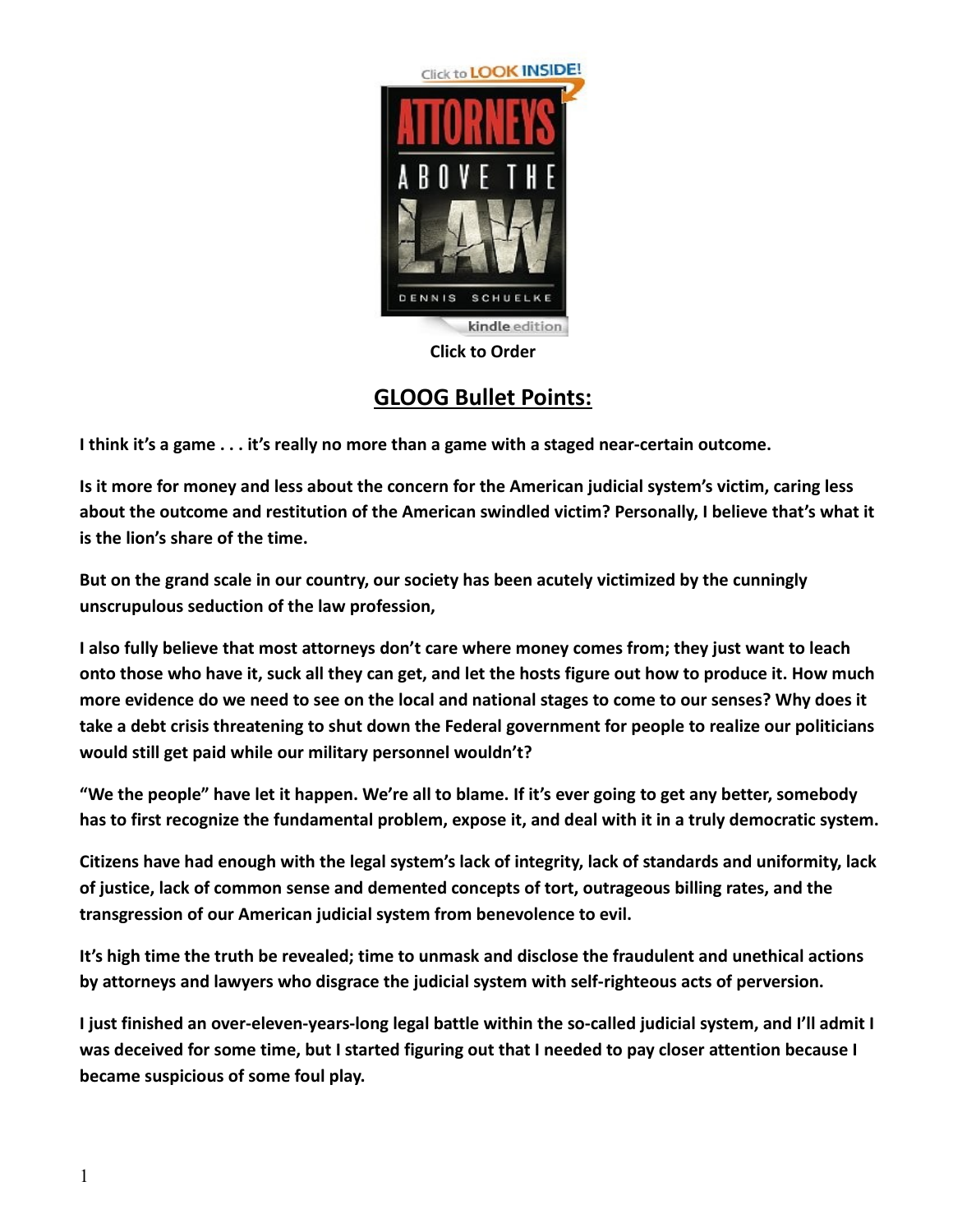**Little did I know at the time, my attorney had other ideas of how to handle the case for his benefit. I was a good client. I had been paying my attorney invoices up to near the time of the trial until I discovered what was going on. I ended up going into trial against the company and its associated defendants only to discover one of the most shameful presentations of my evidence was solely at the hands of my attorney who obtained critical evidence illegally that was subsequently barred from trial. In addition, a whole host of other gross actions eventually led me to pursue filing a lawsuit against my very same attorney for fraud, malpractice, malice, conversion, and unethical conduct. I followed my attorney's advice as any good client would**

# **Why did the post office recall the new lawyer stamps? Because people couldn't tell which side to spit on.**

**Their standards are a disgrace to humanity, let alone members of the judicial system! You would expect something higher to reflect the outrageous compensation rates, but it is exactly the opposite.**

**I believe this is a fundamental downfall of our modern society and we're not talking about it. What's worse is that this dubious cunning mentality is entrenched rock solidly in today's politics.**

**If you want a laugh, check the State Bar in your state and review how many complaints have been filed against attorneys and see what percentage get any action taken against an attorney. The results will shock you.**

**How much longer do we Americans need to go and how many cases and case examples do we all need to see to recognize that we have a lame duck branch of our government that needs to be woken up and overhauled?**

**[So, the next time you step into a ballot box for any public figure position and place an "X" for an](http://www.gloog.us/) [attorney or lawyer, hopefully you will have the knowledge, wisdom, and good judgment to truly know](http://www.gloog.us/) [who you are casting your constitutional power for and wh](http://www.gloog.us/)**

**The judge addresses Mr. Quinn and asks, Judge DiFiglia: "Mr. Quinn, is this your first trial, by any chance?" Mr. Quinn: "No, your honor." Judge DiFiglia: "Second? Third? What?" Mr. Quinn: "Jury trial or court? Ninth, tenth." Judge DiFiglia: "Ninth, tenth jury trial." Mr. Quinn: "No, not jury trial. Six jury trials." This is a great way for your trial to start, with the judge hazing your attorney and establishing the fact that I hadn't hired a real seasoned trial attorney. I was thrilled to learn that Mr. Quinn had not conducted many trials and developed expertise in handling himself professionally in the courtroom! There was one incompetent example after another that my attorney, Mr. Quinn, just seemed to be out to lunch when it came to practicing law and the judge was quick to point it out for all of us present. Maybe the judge was trying to tell me indirectly that I hadn't paid enough money for a good attorney.**

**Judge DiFiglia responded, "You know, it would have been nice if we had gotten maybe a motion for summary judgment sometime ago or something to that nature." How about that! Mr. Quinn argues that if I was defrauded, there would not be any such time constraint of filing the lawsuit and that all my investments would be legitimate to claim in the lawsuit. The judge then comments on how nice it would**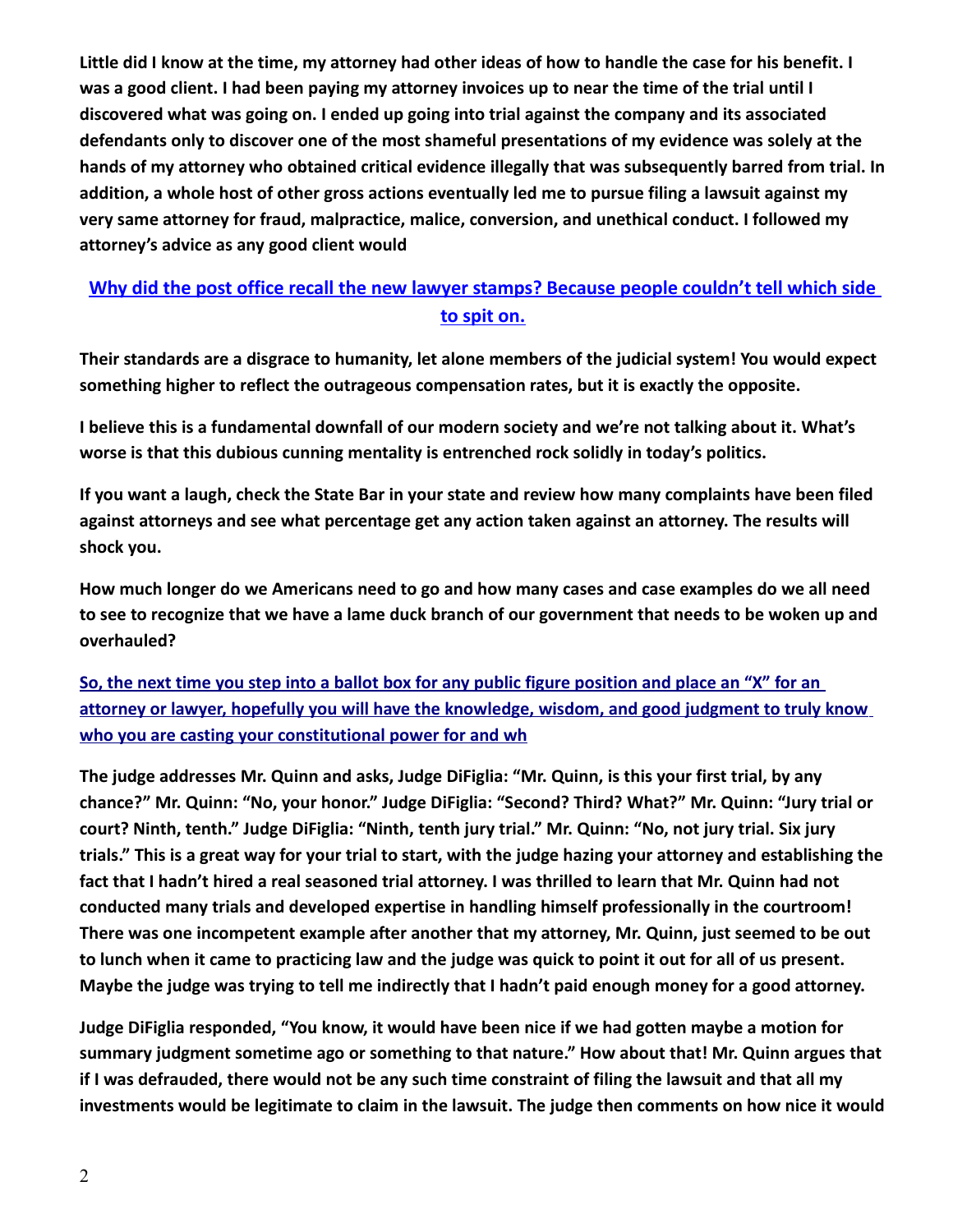**have been if my attorney had followed normal legal lawsuit protocol and filed a procedural motion for the judge to rule on so we didn't have to go to trial.**

**I just have to ask, why do attorneys do this sort of thing? Why do they trump up charges in your case and just drop them like they were no longer important or no longer serve any purpose other than to run up a monstrous attorney bill?**

**Either way, I paid a small fortune for Mr. Quinn's education and I received absolutely no benefit from it, but sure, pure, and expensive embarrassment.**

**...where did these jokers come from? And most surprising is why the judge isn't threatening Mr. Quinn for setting up this circus stunt to begin with! Why isn't Judge DiFiglia all over Mr. Quinn? I'm going to take the fall, while everybody gets paid out of my pocket . . . now that's justice!**

**...what I call a fairyland laced with fraud,**

**Mr. Quinn recommended we take this settlement and walk. That's right. At this point, I had lost so many hundreds of thousands of dollars and they wanted me to be happy with \$3,000 and a certificate for more shares in the same fraudulent company.**

**When a person assists a criminal in breaking the law before the criminal gets arrested, we call him an accomplice. When a person assists a criminal in breaking the law after the criminal gets arrested, we call him a defense lawyer.**

**In the end of the appeal process in January of 2006, Mr. Quinn got a confirmation of the \$660,000 judgment - This is a piece of paper signed by the judge that says the defendant is ordered to pay me this much money . . . this is not a check from the judicial system to me. It's just a piece of paper. That sounds better than nothing, until I tell you that during 2006, I had to hire another attorney to attempt to collect on this judgment. Mr. Quinn wouldn't do anything with the judgment piece of paper. He just said he didn't do collections! I never received one penny from this judgment.**

### **God decided to take the devil to court and settle their differences once and for all. When Satan heard this, he laughed and said, "And where do you think you're going to find a lawyer?"**

**This is one thing that pisses off most Americans when it comes to attorneys—they think their performance doesn't matter. Attorneys think they are entitled to get paid outrageous rates even when they screw up this badly.**

**I fear we are becoming a nation based on telling people what they want to hear rather than telling it like it is.**

**Attorneys have cast their lying hypocritical ways upon society in an even bigger way—into our democratic government system, too.**

**Isn't it amazing how attorneys don't want results of their court cases listed somewhere for public viewing? Conversely, the public sure wants to know how many recalls an automobile manufacturer or a**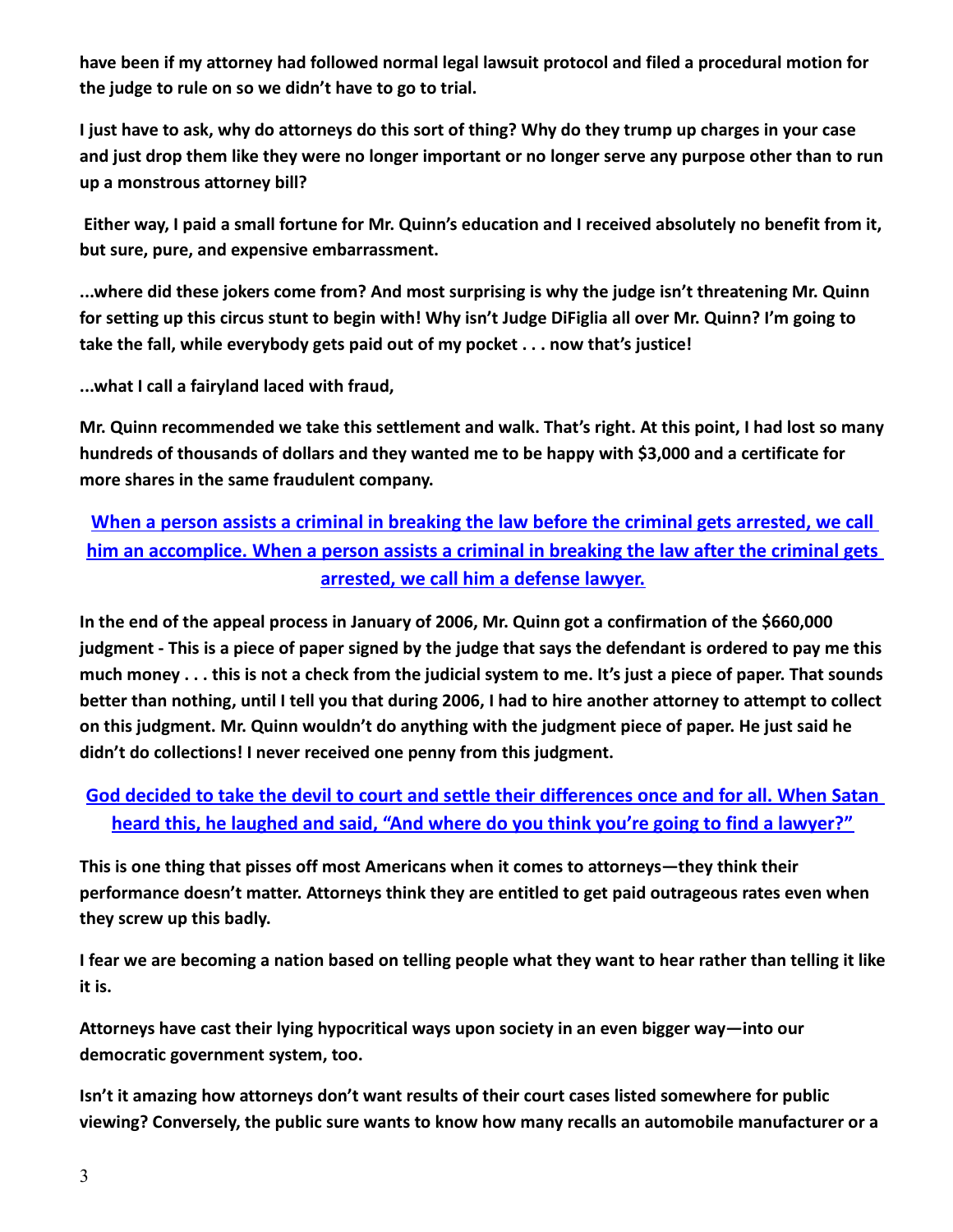**food processor has if it directly affects them.**

**"Due Process of Law," That's not what due process means to me in this country. To me, it's a joke. Being quite frank about it, it means you have the opportunity to meet, first hand, Mr. Ben Dover and C. Howlett Fields, members of the Dewey, Cheatum, and Howe Law firm.**

**I would contend we indeed have a fungus among us in America today.**

**Absolutely no one in the media is talking about the decay of our once heroic virtues that catapulted this infant nation to elite greatness.**

**Now for another piece of missing American history attorneys, lawyers, judges, politicians, and the media won't care for you to know about[—the missing original 13th Amendment to the Constitution](http://gloog.us/13thAmendment.html)**

## **Hear about the terrorist that hijacked a 747 full of lawyers? He threatened to release one every hour if his demands weren't met.**

#### **Lawyer's creed: A man is innocent until proven broke.**

**So, my evidence was totally worthless to him because I wasn't an attorney. Anything that I said or could say was not to be trusted. I needed to pay another attorney to be present to say what I was prepared to say so Mr. Coleman, the arbitrator, could believe it was based on coming from someone from a far superior world of knowledge. You heard it: "As a matter of law," my evidence and testimony would fail because it didn't come out of the mouth of another attorney. Gee, that's funny folks, because before this whole arbitration process took place I went on the arbitration website and printed off all, and I mean all, the rules and regulations for arbitration, and I didn't find any such law or laws! There was not one word about having to have an expert witness for my case. An Arbitrator obviously isn't smart enough to be able to decide or render a decision on his own whether or not evidence exists so they have to rely on someone else's opinion. How's that for a joke?**

#### **What's the difference between a Lawyer and a Liar? The pronunciation.**

**Arbitration. I call this a good, old-fashioned raping. I was slapped in the face procedurally and so belittlingly by the Arbitrator and struck down by such an "interim ruling" because I was a layperson and my evidence just "cries for expert testimony" and was not even going to be considered as a result! Yet I was expressly thanked for sitting and taking this like a professional? The word rape does list one of its definitions as any gross violation, assault, or abuse.**

**I spent months on the process of preparing for this hearing, gathering the truth. I had about 30 pages of formalized questions to ask Mr. Quinn. I spent an unrealistic amount of money in copy costs, binders, special order tabs, postal costs, hotel costs, airfare, car rental, gas, meals, etc., in addition to the hearing fees, to be told my evidence just couldn't be considered. You have no idea what that does to your soul.**

### **What do honest lawyers and UFOs have in common? You always hear about them, but you never see them.**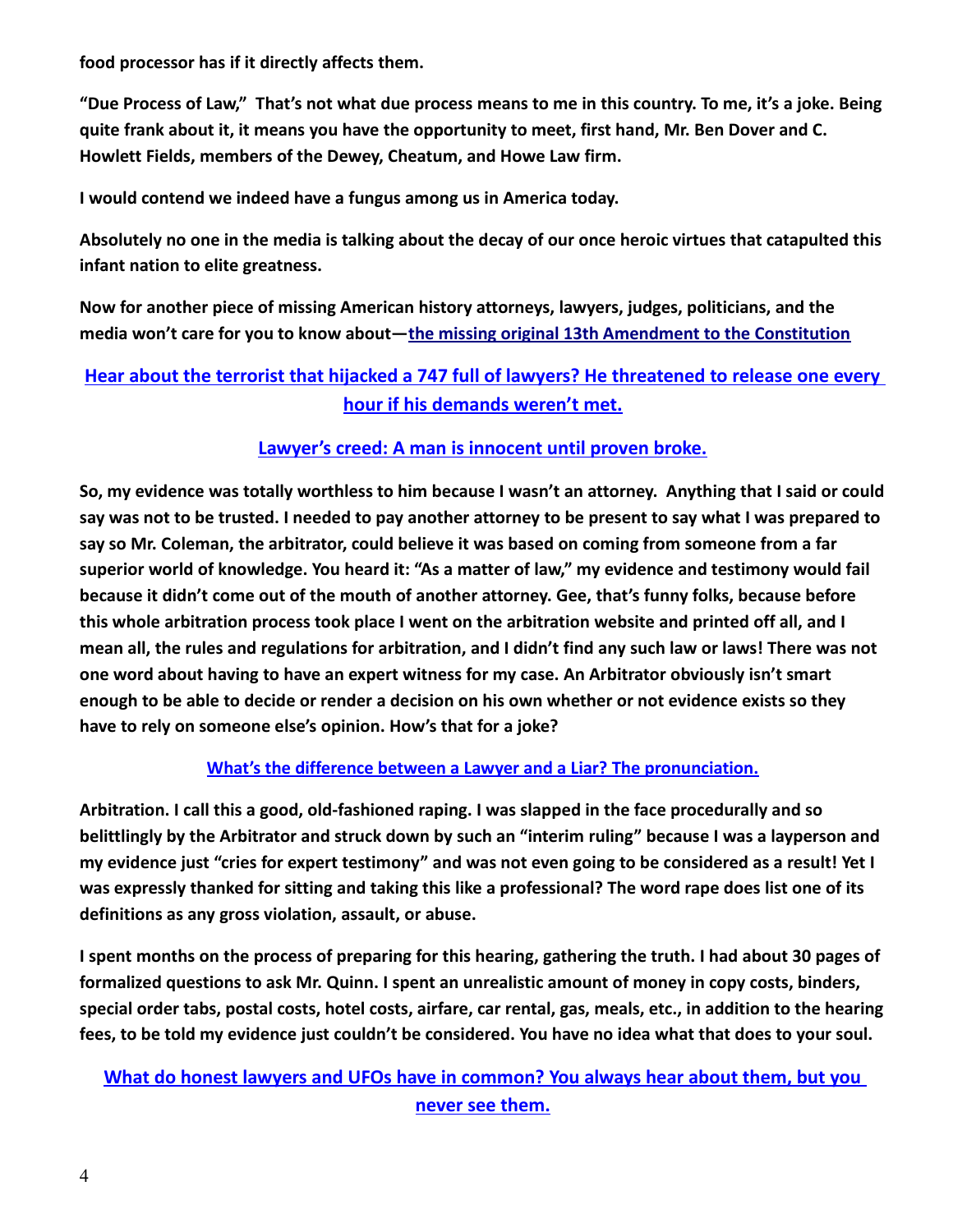**This signed document/retainer agreement, which was the last agreement Mr. Quinn signed, never was considered or weighed in this arbitration process. Why? Because attorneys are above the law. They can sign documents that they draft and you are bound to them, but draft one yourself and have them sign it and it means they just received it and it doesn't mean a thing contractually.**

**So, folks, just who is it that sets these standards? Does anybody know? How do they get established? Who approves of these standards—does anybody?**

**Also, by their own standards, a layperson, one who is deemed nonprofessional and inexperienced according to Webster's Dictionary, simply has no relevant opinions that could possibly give weight to the standard of care or negligence on behalf of any lawyer. If this is truly the case with the judicial system, and it appears this is the case, then according to this societal group of so-called professionals, who could possibly ever be smart enough to even know when you were defrauded, a victim of negligence, a victim of malpractice, or a victim of a malicious crime, because if you're not a doctor or a lawyer, by golly, you are just not smart enough to know you got taken, period!**

**We have a dual standard when it comes to the legal system. I'd call the newly evolved era of our judicial system carefully coordinated, pitifully orchestrated, laced with falsification and deception, internally mocked as imperviously impenetrable, impermeable and invincible, as it applies to prosecution of attorneys.**

**Why do you suppose doctors of all various types of specialties, who equally profess to be professional, give advice to patients, but arbitrators and judges can't give advice to others as well? Why is that? Are they above the law? Or is it that they just don't know the law and they don't want anybody to know it and that might be embarrassing? They don't want to be liable for giving false or misleading statements when representing the law, even though they charge like they know everything about the law and are supposed to be representing the judicial system.**

**So, we can review our classroom lecture for the day and claim we have learned that within the judicial system and the Code of Ethics that legal advice cannot be given to either party, correct? We need to keep legal advice as a mystery and secret from the public so we can paradoxically manipulate the law or laws as attorneys and lawyers so choose, or so it appears to be to me. For tomorrow's assignment class, go home, research, and write down how many other professions, trades, or jobs you can think of in America that the individual is paid for what they do and are equally not required or expected, like judges, arbitrators, and attorneys, to give advice as to their knowledge in their field of business. We can discuss their respective general hourly rates tomorrow also. Class dismissed.**

**So nearly \$60,000 in attorneys' fees, an additional year of interest to accrue on the arbitration judgment, and he ends up negotiating nothing. Now I'd call Mr. Goonan a guy that indeed busts his ass. For what, I just can't say. That was as far as an American citizen could go using the so-called court system in the civil courts. Nothing more could be done.**

**You never have seen a group of attorneys perform better than monitoring their performance depositing your money in their accounts!**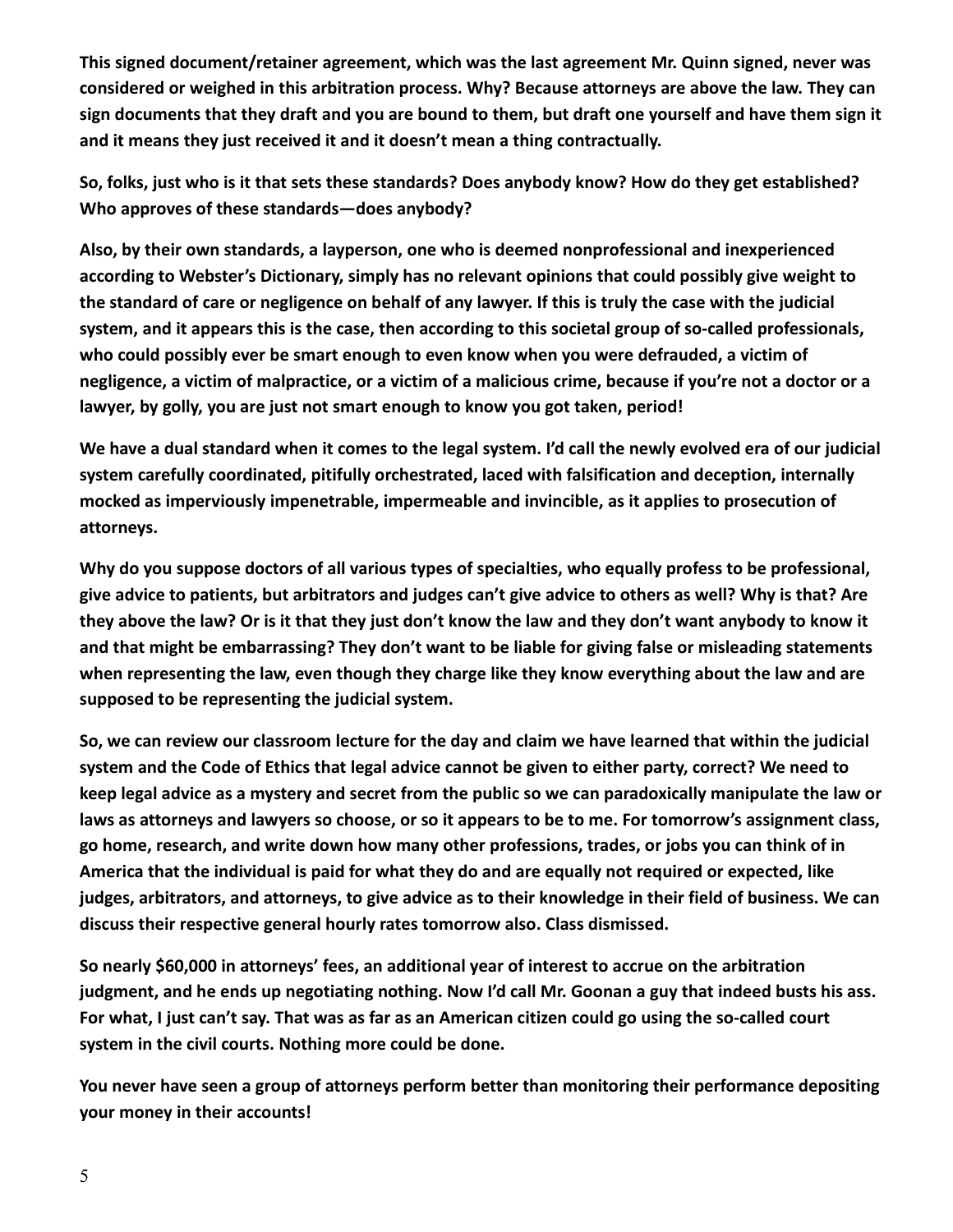**...standard, how bad does it have to get before Americans wake up from the hypnotic state of nirvana? Will it take a new world American Gestapo type of Federal agents to show up unexpectedly at your door step to wisp your naïve carcass off to jail for being caught using illegal incandescent light bulbs or for not showing your papers that you are buying government health care? How many other Americans need to experience the same crap before we get into gear and start judicial reform,**

#### **What do you have when a lawyer is buried up to his neck in sand? Not enough sand.**

**If your attorney won't take your case on a contingency fee basis instead of an hourly one, then they expect to get paid even when they screw up, regardless of how bad! So, why should they care?**

**Your attorney is doing you a disservice making you give your testimony first if you are the plaintiff. Never let an attorney do this to you! I'm convinced it is a proven part of the game they play, and I do mean play, with you, your money, and your case, by playing you on the witness stand, versus the real person who should be up there—the defendant!**

**You are just a money tree to them. The more they can shake you, the more money they will get out of you.**

**... the statistics show overwhelmingly that only one in five winning civil trial judgments collect restitution, in other words, only one in five ever see any money returned from the defendant. If there were ever a false impression associated with civil courts, this is one. That is something attorneys won't openly disclose to new clients. Why is that? Restitution just isn't a part of the game attorneys and judges in civil justice give a hoot about.**

**...civil judgments aren't worth the paper they're printed on. Civil court judgments are just another joke in the American judicial system.**

**Mr. Quinn's retainer agreement for further clarification and understanding of the impact and full ramifications of his "Statement of Insurance Coverage": ... Why don't attorneys just call it what it is malpractice insurance instead of errors and omissions insurance?**

**Mr. Quinn's retainer agreement, which by law resultantly denied me my right to one of the basic founding principles and articles of the very Constitution of the United States of America—my right to a jury trial.**

**I was naïve for thinking my documented evidence against Mr. Quinn would be fairly considered and weighed in any such judicial oriented forum as in Arbitration, let alone in his own state and backyard of local judges.**

# **A man was prosecuted. The judge asked him, "Don't you need a lawyer?" To which he replied, "No, I don't need one. I'm going to tell the truth."**

**I still believe in a little simple daily oath, "Do unto others as you would have them do unto you."**